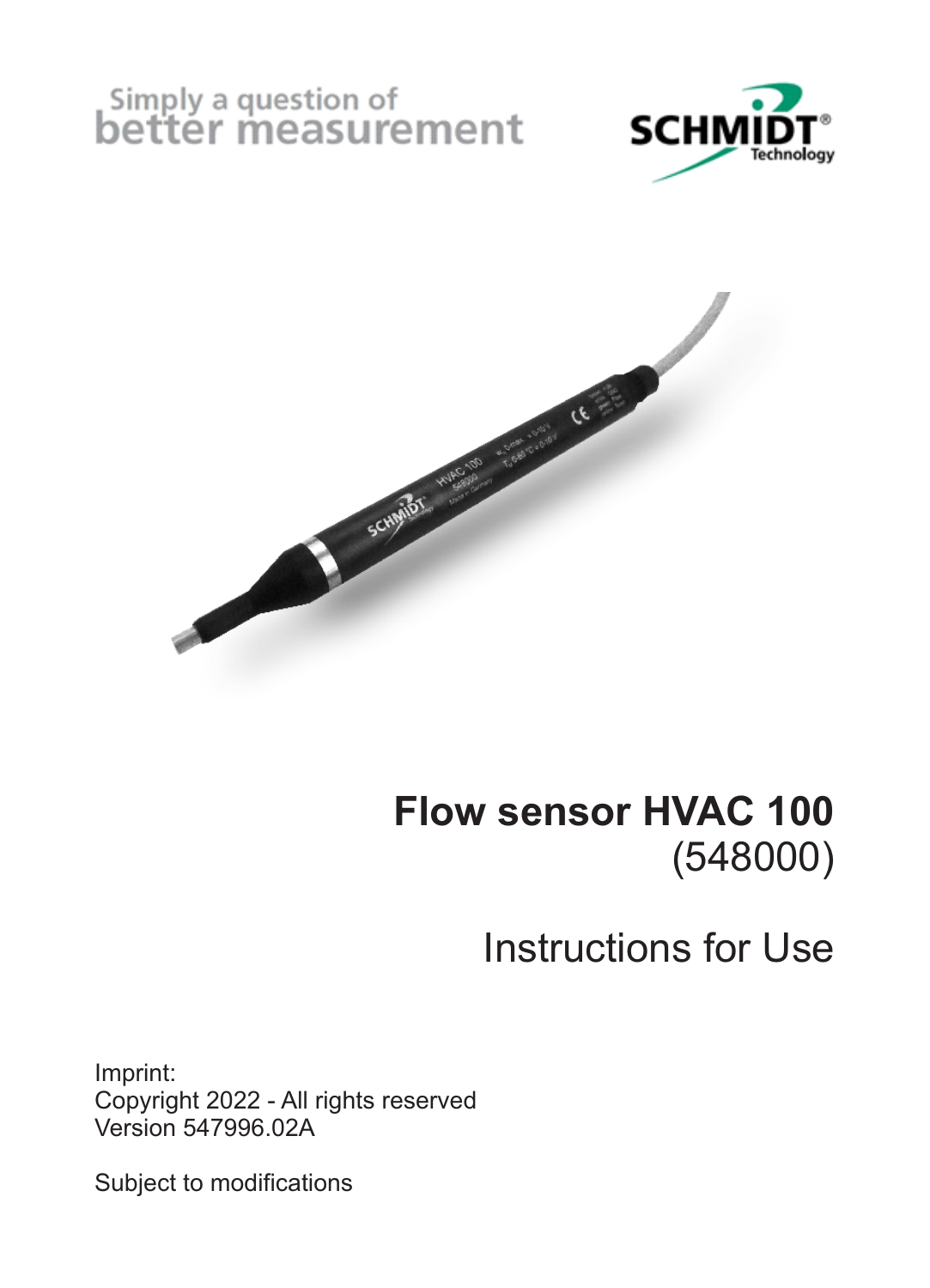#### **Important Information**

These instructions for use must be read completely and observed carefully, before putting the unit into operation.

#### **For more detailled information visit our website:**

#### **www.schmidt-sensors.com**

#### **If any questions left contact SCHMIDT Technology directly.**

Any claims under the manufacturer's liability for damage resulting from non-observance or non-compliance with these instructions will become void.

Tampering with the device in any way whatsoever - with the exception of the designated use and the operations described in these instructions for use - will forfeit any warranty and exclude any liability.

The unit is designed exclusively for the use described below. In particular, it is not designed for direct or indirect protection of personal or machinery.

**SCHMIDT Technology** cannot give any warranty as to its suitability for certain purpose and cannot be held liable for accidental or sequential damage in connection with the delivery, performance or use of this unit.

## **Application range**

The **SCHMIDT® Flow sensor HVAC 100** is designed for stationary measurement of the flow velocity as well as the temperature of clean air at atmospheric pressure conditions.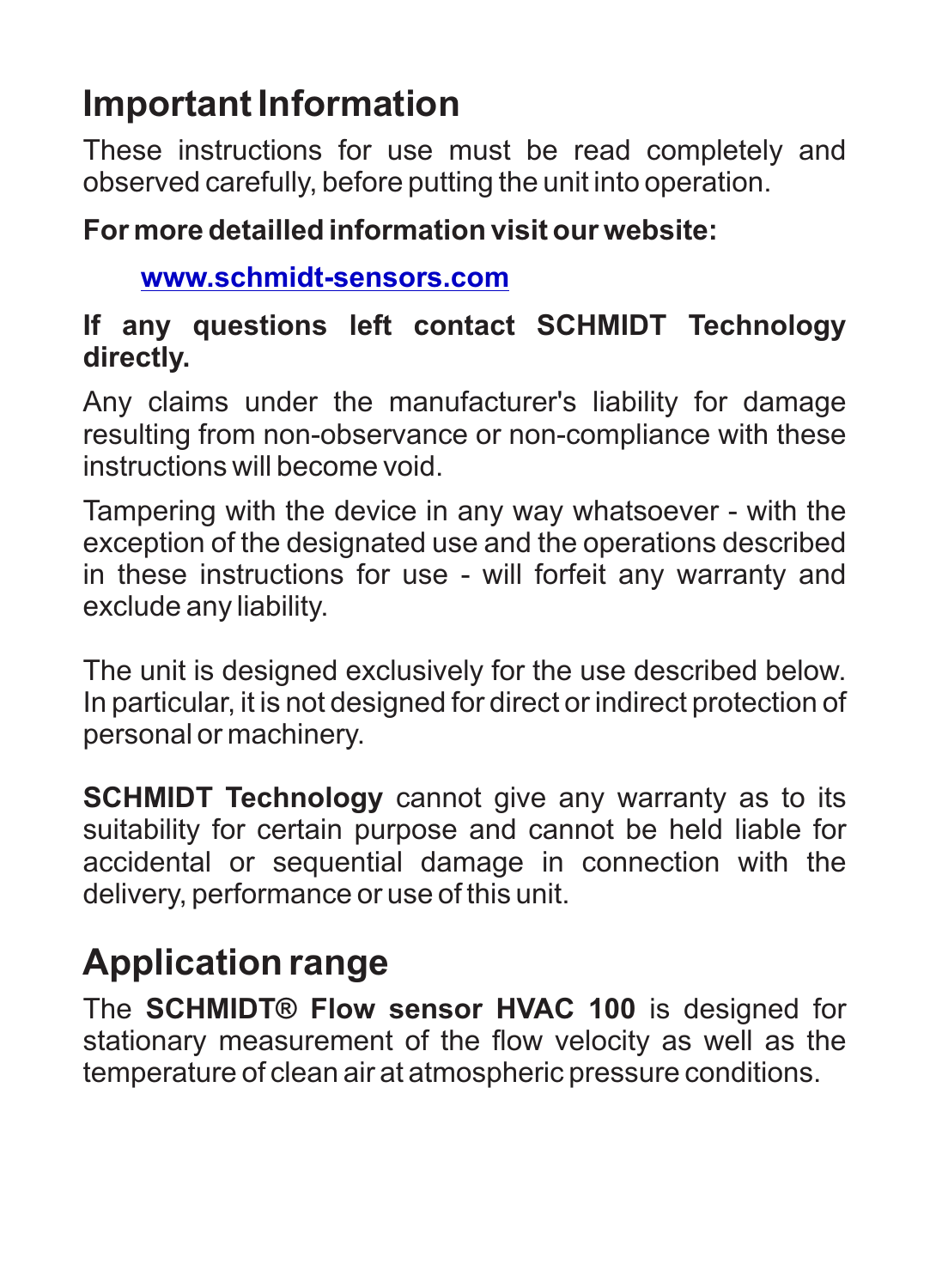It measures the standard velocity  $w<sub>N</sub>$  [m/s], based on standard conditions of 1013.25 hPa and 20 °C. Thus, the resulting output signal is independent from pressure and temperature of the medium to be measured.



The sensor is designed for the use inside closed rooms and is not suitable for outdoor use.

#### **Dimensions**

Basic sensor and extension tube [mm]:



 $\overline{\simeq}$  $\varnothing$ 

Holder [mm]:



 $40$ 

Hole pattern  $40^{1}$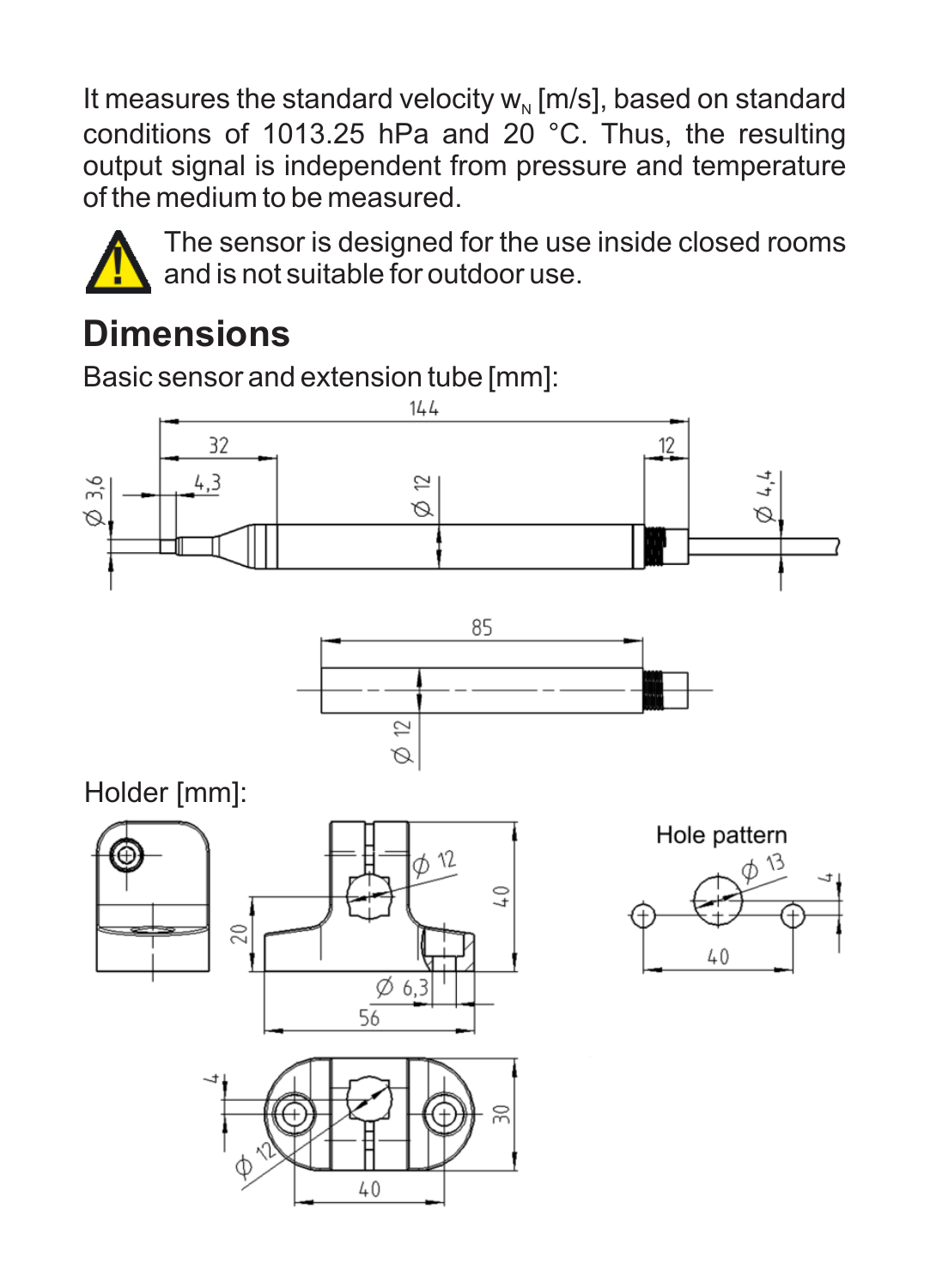#### **Mounting instructions**

For correct measurement results a quiet (low in turbulence) air flow is needed. To obtain this a sufficiently long distance in front of the sensor (run-in distance) and behind the sensor (run-out distance) is needed (see table below).



The required abatement distances depend on the characteristic dimension A (pipe: inner diameter D / rectangular flow channel: width or hight, whichever is smaller) and of different fault causes (see following table).

| Flow obstacle upstream of sensor position         | <b>Distance</b> |              |
|---------------------------------------------------|-----------------|--------------|
|                                                   | Run-in (L1)     | Run-out (L2) |
| Light bend $(< 90^\circ)$                         | $10 \times A$   | 5 x A        |
| Reduction / expansion / 90° bend                  | $15 \times A$   | 5xA          |
| Two 90° bends in a plane (2-dimensional)          | $20 \times A$   | $5 \times A$ |
| Two 90° bends (3-dimensional change of direction) | $35 \times A$   | 5xA          |
| Shut-off valve                                    | $45 \times A$   | $5 \times A$ |



The sensor tip has to be installed in the middle of the pipe. The temperature measuring sleeve (metallic ring) must be in direct contact with the measured medium, requiring a minimum immersion depth (MID) of 35 mm.

The sensor is mounted by using the included mounting clamp. The insertion depth can be adjusted steplessly. If the sensor is too short it can be extended by using one or more (recommended max. 3 pcs.) extension tubes (one is included; more tubes can be ordered as accessories, Part-No. 551300).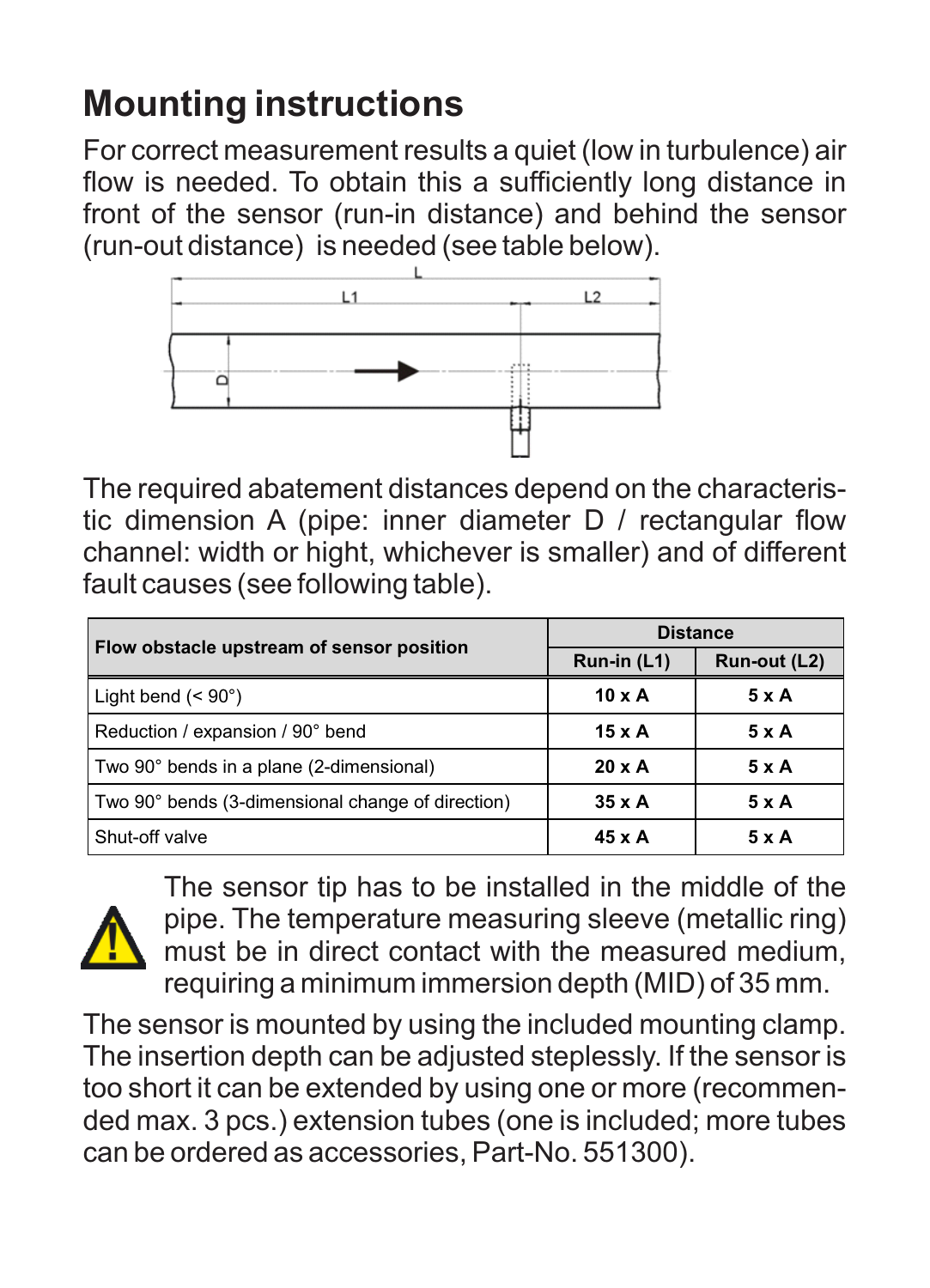#### **Electrical connection**

The sensor is equipped with a non-detachable 4-pin cable (pigtail) of 2 m length.

| <b>Function</b>                                     | <b>Wire color</b> |
|-----------------------------------------------------|-------------------|
| Operating voltage: +UR                              | Brown             |
| Output signal: Flow velocity w <sub>N</sub>         | Yellow            |
| Output signal: Temperature of medium T <sub>M</sub> | Green             |
| Operating voltage: GND                              | White             |



During electrical installation ensure that no supply voltage is applied and its inadvertent activation is not possible.

For proper operation the sensor requires a power supply of 24  $V_{\text{nc}}$  ± 20 %, drawing a typical current of 35 mA and at maximum 80 mA.

Both analog outputs are realised as voltage interface with a signal range of 0 ... 10 V related to GND.

The connected burden must be at least 10 kQ with a maximum capacity of 1 nF.





Voltage drops across the supply lines, in particular on the GND wire (mass offset), have to be considered.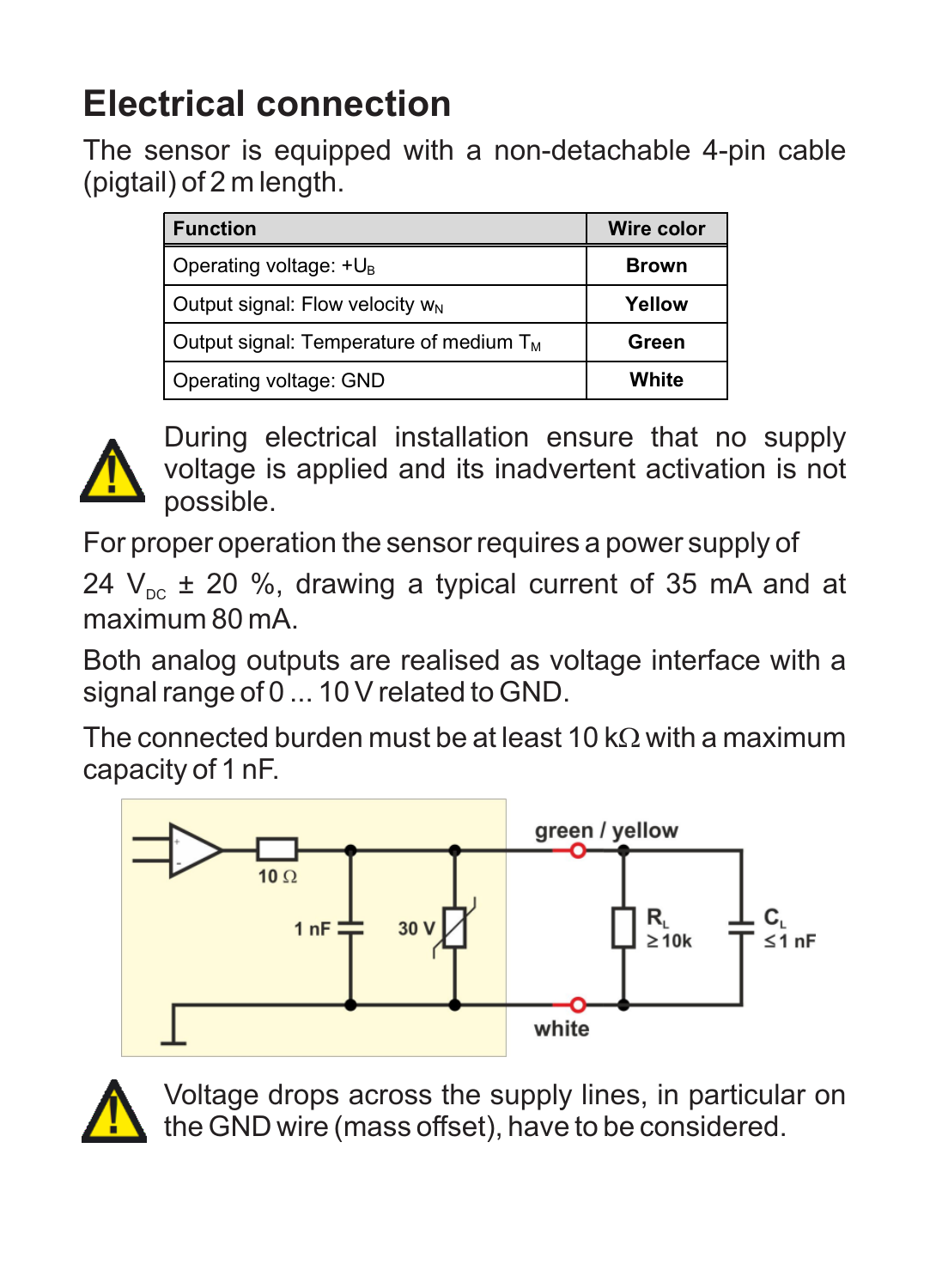## **Signalizations**

The respective measured variable is mapped linearly to the signal range and up to max. 10 % beyond it, at even higher measured values the signal value remains constant.



If the sensor is in the correct operational state, it is ready for measurement approx. 30 s after switching on the supply voltage. Its status is signalized by an LED:

| Symbol | Light          | <b>Status</b>                                                                                                                                                                            |
|--------|----------------|------------------------------------------------------------------------------------------------------------------------------------------------------------------------------------------|
|        | Off            | Power supply: Not connected / pole-reversed / too low                                                                                                                                    |
| С.     | Green flashing | 1 x : Sensor operational & w <sub>N</sub> < 25 % of meas. range<br>2 x : Sensor operational & $w_N$ = 25  75 % of meas. range<br>$3x$ : Sensor operational & $w_n$ > 75 % of meas. range |
|        | Red blinking   | Sensor defective / supply voltage too high                                                                                                                                               |

## **Calculation of volume flow**

To calculate the standard volume flow the measured standard air velocity has to be multiplied with the cross section area of the pipe A and the corresponding profile factor PF, which is depending on the pipe diameter  $(e, a, PF = 0.827$  at a pipe diameter of 200 mm).

Detailed Information as well as a helpful flow calculation tool is available on the website of **SCHMIDT Technology**:

```
www.schmidt-sensors.com
```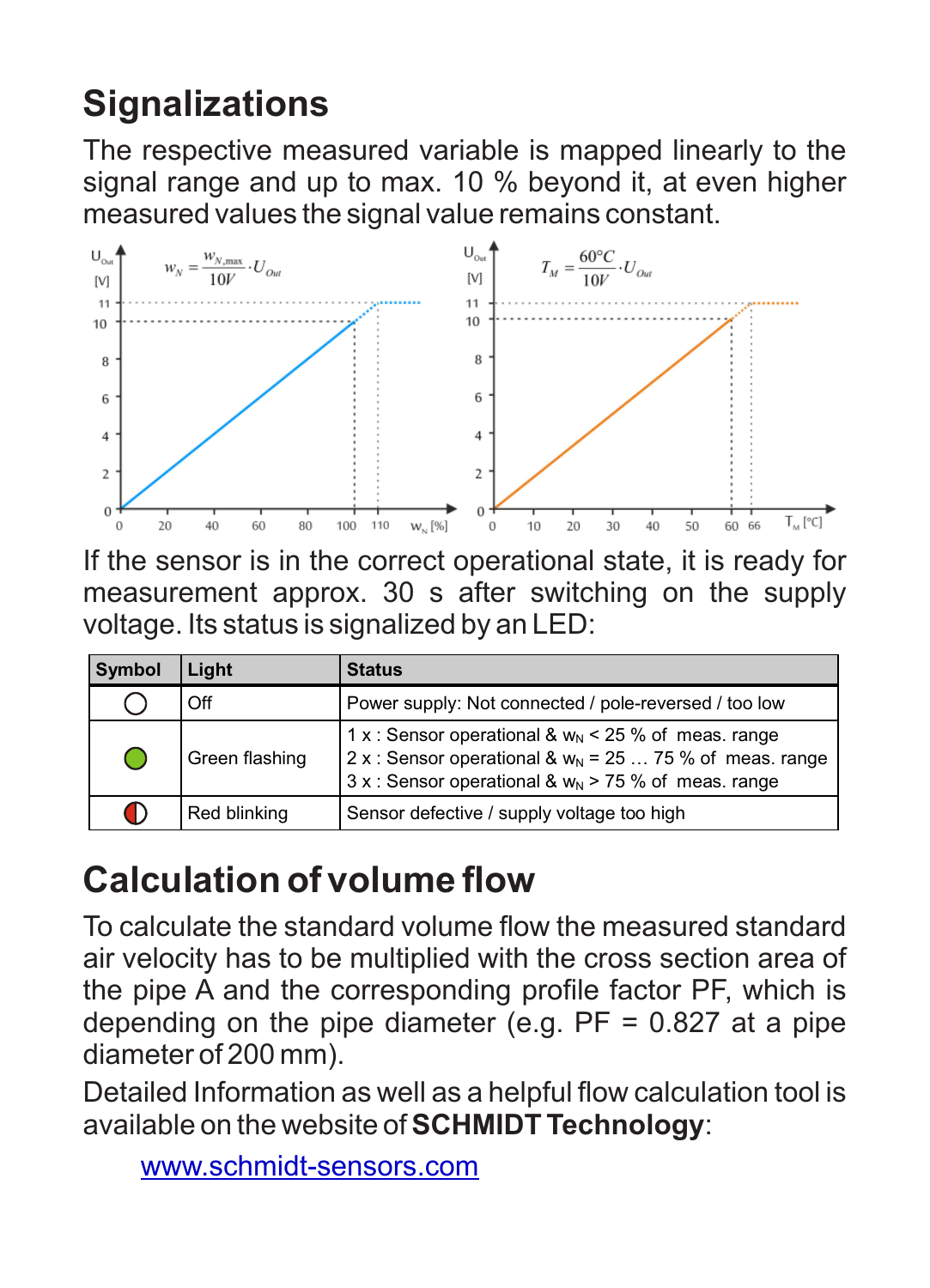#### **Technical Data**

| Measuring parameters                                                                | Standard velocity w <sub>N</sub> of air, based on standard conditions<br>20 °C and 1013.25 hPa<br>Medium temperature T <sub>M</sub>                              |
|-------------------------------------------------------------------------------------|------------------------------------------------------------------------------------------------------------------------------------------------------------------|
| Medium to be measured                                                               | Clean air                                                                                                                                                        |
| Measuring range w <sub>N</sub><br>(Measuring accuracy <sup>1</sup> W <sub>N</sub> ) | $0 2.5$ m/s ( $\pm$ (4 % of meas. value + 0.05 m/s))<br>$0 10$ m/s ( $\pm$ (4 % of meas, value + 0.2 m/s))<br>$0 20$ m/s ( $\pm$ (4 % of meas. value + 0.4 m/s)) |
| Lower detection limit ww                                                            | $0.2$ m/s                                                                                                                                                        |
| Reproducibility w <sub>N</sub>                                                      | +1.5 % of measured value                                                                                                                                         |
| Response time (t <sub>90</sub> ) WN                                                 | 10 s (jump from 0 to 5 m/s)                                                                                                                                      |
| Temperature gradient w <sub>N</sub>                                                 | $< 1.5$ K/min at 5 m/s                                                                                                                                           |
| Measuring range T <sub>M</sub>                                                      | $0 - +60 °C$                                                                                                                                                     |
| Measuring accuracy T <sub>M</sub><br>(w <sub>N</sub> > 2 m/s)                       | ±1 K (10  30 °C); ±2 K in remaining intervall                                                                                                                    |
| Operating temperature                                                               | $-1060 °C$                                                                                                                                                       |
| Humidity range                                                                      | 0  95 % rel. humidity (RH), non-condensing                                                                                                                       |
| Operating pressure                                                                  | Atmospheric (700  1,300 hPa)                                                                                                                                     |
| Operating voltage U <sub>B</sub>                                                    | 24 V <sub>nc</sub> ± 20 %                                                                                                                                        |
| Current consumption                                                                 | Typ. < 35 mA, max. 80 mA                                                                                                                                         |
| Analog outputs<br>- Signal type<br>- Mininum burden<br>- Maximum load capacity      | Flow velocity, medium temperature<br>$0 - 10V$<br>10 kD<br>1nF                                                                                                   |
| <b>Electrical connection</b>                                                        | Non-detachable connecting cable, pigtail, length 2 m, PVC,<br>$4 \times 0.25$ mm <sup>2</sup>                                                                    |
| Type of protection                                                                  | IP40                                                                                                                                                             |
| Protection class                                                                    | III (SELV)                                                                                                                                                       |
| Min. immersion depth (MID)                                                          | 35 mm                                                                                                                                                            |
| Mounting                                                                            | Clamp (included)                                                                                                                                                 |
| Standard probe                                                                      | 144 mm<br>Lenath:<br>Weight:<br>Approx. 50 g<br>Materials: PC, ABS, Brass nickel plated                                                                          |
| <b>Extension tube</b>                                                               | Lenath: Extending lenath 85 mm<br>Material: ABS                                                                                                                  |

 $\overline{a}$ 

<sup>1</sup> Under conditions of the reference.